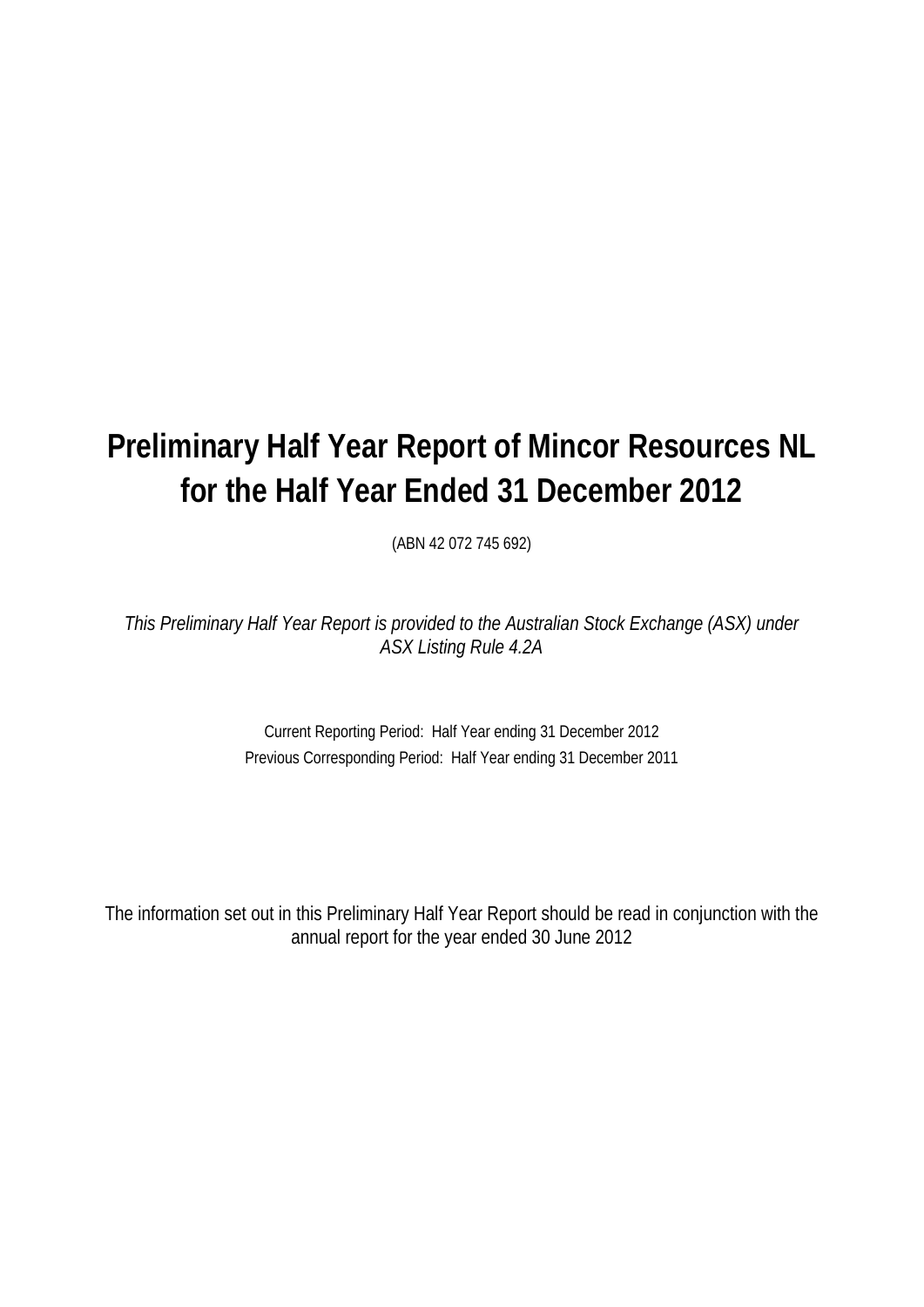## **Results for announcement to the market**

|                                                                                                                                          |      |                            |    | \$'000                                |
|------------------------------------------------------------------------------------------------------------------------------------------|------|----------------------------|----|---------------------------------------|
| Revenue from ordinary activities                                                                                                         | Down | 11.1%                      | to | 55,527                                |
| (Loss)/profit from ordinary activities after tax attributable to<br>members                                                              | Down | 735.6%*                    | to | $(2,212)^*$                           |
| Net (loss)/profit for the period attributable to members                                                                                 | Down | 735.6%*                    | to | $(2,212)^*$                           |
| *The 2012 half year loss of \$2,212,000 represents a decrease of<br>\$2,560,000 when compared to the 2011 half year profit of \$348,000. |      |                            |    |                                       |
| <b>Dividends</b>                                                                                                                         |      | <b>Amount per security</b> |    | <b>Franked amount</b><br>per security |
| Half year ended 31 December 2012                                                                                                         |      |                            |    |                                       |
| Final dividend                                                                                                                           |      | N/A                        |    | N/A                                   |
| Interim dividend                                                                                                                         |      | 2 cents                    |    | 2 cents                               |
| Half year ended 31 December 2011                                                                                                         |      |                            |    |                                       |
| Final dividend                                                                                                                           | N/A  |                            |    | N/A                                   |
| Interim dividend                                                                                                                         |      | 2 cents                    |    | 2 cents                               |

## **Dividend payments / Distributions**

On 26 September 2012 the Company paid a final fully franked dividend of \$3,763,000 for the year ended 30 June 2012, comprising 2 cents per share.

On 12 February 2013 the Directors declared a fully franked interim dividend of 2 cents per share for the year ended 30 June 2013.

Date the interim 2013 dividend is payable 22 March 2013

Record date to determine entitlements to the dividend 27 February 2013

Date interim dividend was declared 12 February 2013

## **Total dividend per security (interim)**

|                                        | Current period | Previous<br>corresponding period |
|----------------------------------------|----------------|----------------------------------|
| Ordinary securities - Interim dividend | 2 cents        | 2 cents                          |

## **Total dividends paid or payable on all securities**

Ordinary securities (payable on 22 March 2013) **Total** 3,895

| Current period \$'000 | Previous period \$'000 |
|-----------------------|------------------------|
| 3,764                 | 3,895                  |
| 3,764                 | 3,895                  |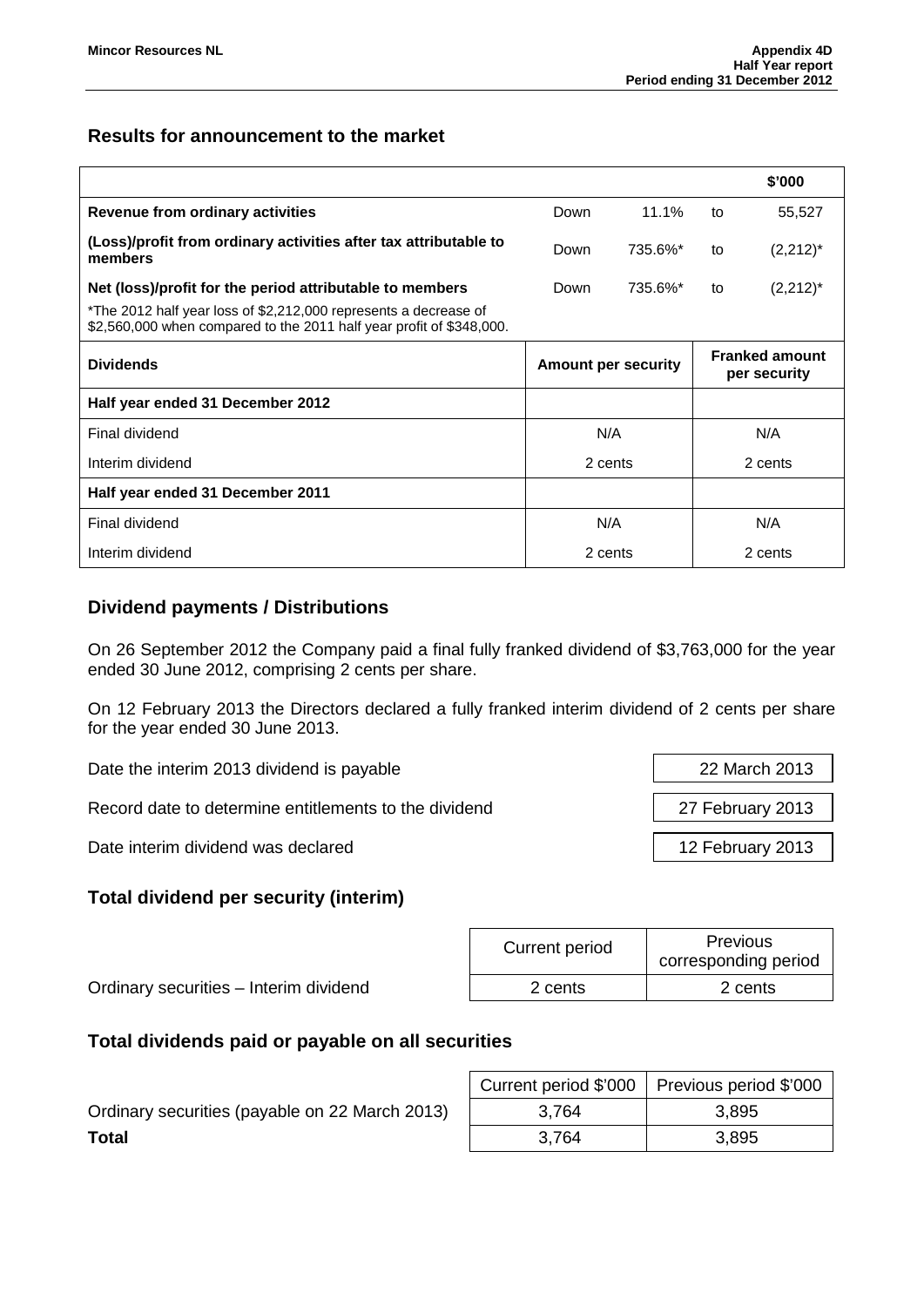## **Net Tangible Assets**

|  | Net tangible assets per ordinary security | 74.80¢ | 82.80¢ |
|--|-------------------------------------------|--------|--------|
|--|-------------------------------------------|--------|--------|

| Current period | Previous period    |
|----------------|--------------------|
| 74.80¢         | 82.80 <sub>¢</sub> |

## **Details of Entities Over Which Control Has Been Gained or Lost**

## **Control gained over entities**

| Name of entity (or group of entities) | N/A |
|---------------------------------------|-----|
| Date control gained                   | N/A |

|                                                                                 | 2012<br>\$'000 |
|---------------------------------------------------------------------------------|----------------|
| Contribution of the controlled entity (or group of entities) to profit/(loss)   |                |
| from ordinary activities before tax during the period,                          | N/A            |
| from the date of gaining control.                                               |                |
|                                                                                 | 2011           |
|                                                                                 | \$'000         |
| Net profit/(loss) of the controlled entity (or group of entities) for the whole |                |
| of the previous corresponding period.                                           | N/A            |

## **Loss of control of entities**

| Name of entity (or group of entities) | N/A |
|---------------------------------------|-----|
| Date control lost                     | N/A |

|                                                                                                                                                                | 2012<br>\$'000 |
|----------------------------------------------------------------------------------------------------------------------------------------------------------------|----------------|
| Contribution of the controlled entity (or group of entities) to profit/(loss)<br>from ordinary activities during the period, up to the date of losing control. |                |
|                                                                                                                                                                | 2011<br>\$'000 |
| Contribution of the controlled entity (or group of entities) to profit/(loss)<br>from ordinary activities for the whole of the previous corresponding period.  | -              |

## **Details of Associates and Joint Venture Entities**

|                                     | <b>Ownership Interest</b> |           | <b>Contribution to net profit</b> |                |
|-------------------------------------|---------------------------|-----------|-----------------------------------|----------------|
| <b>Name of Entity</b>               | 2012<br>℅                 | 2011<br>% | 2012<br>\$'000                    | 2011<br>\$'000 |
| Associates                          |                           |           |                                   |                |
| <b>Joint Venture Entities</b>       | ۰                         |           |                                   |                |
| Aggregate Share of Profits/(Losses) |                           |           |                                   |                |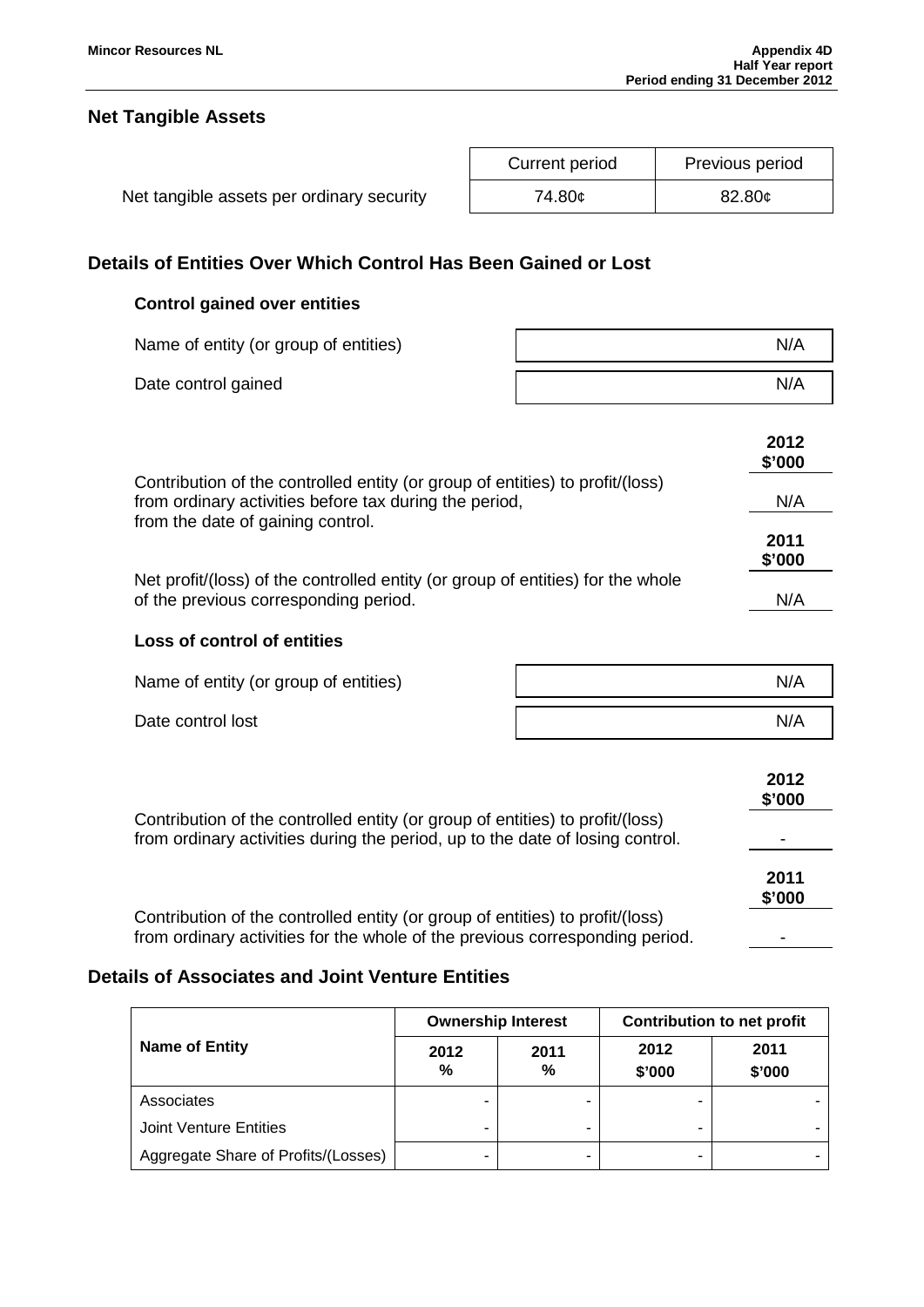## **Other Information**

Except for the matters noted above, all the disclosure requirements pursuant to ASX Listing Rule 4.2A are contained within Mincor Resources NL's Half Year Financial Report for the period ended 31 December 2012 which accompanies this Preliminary Half Year Report.

Noore.

Sign here:

(Director)

Print name: David Moore

Date: 12 February 2013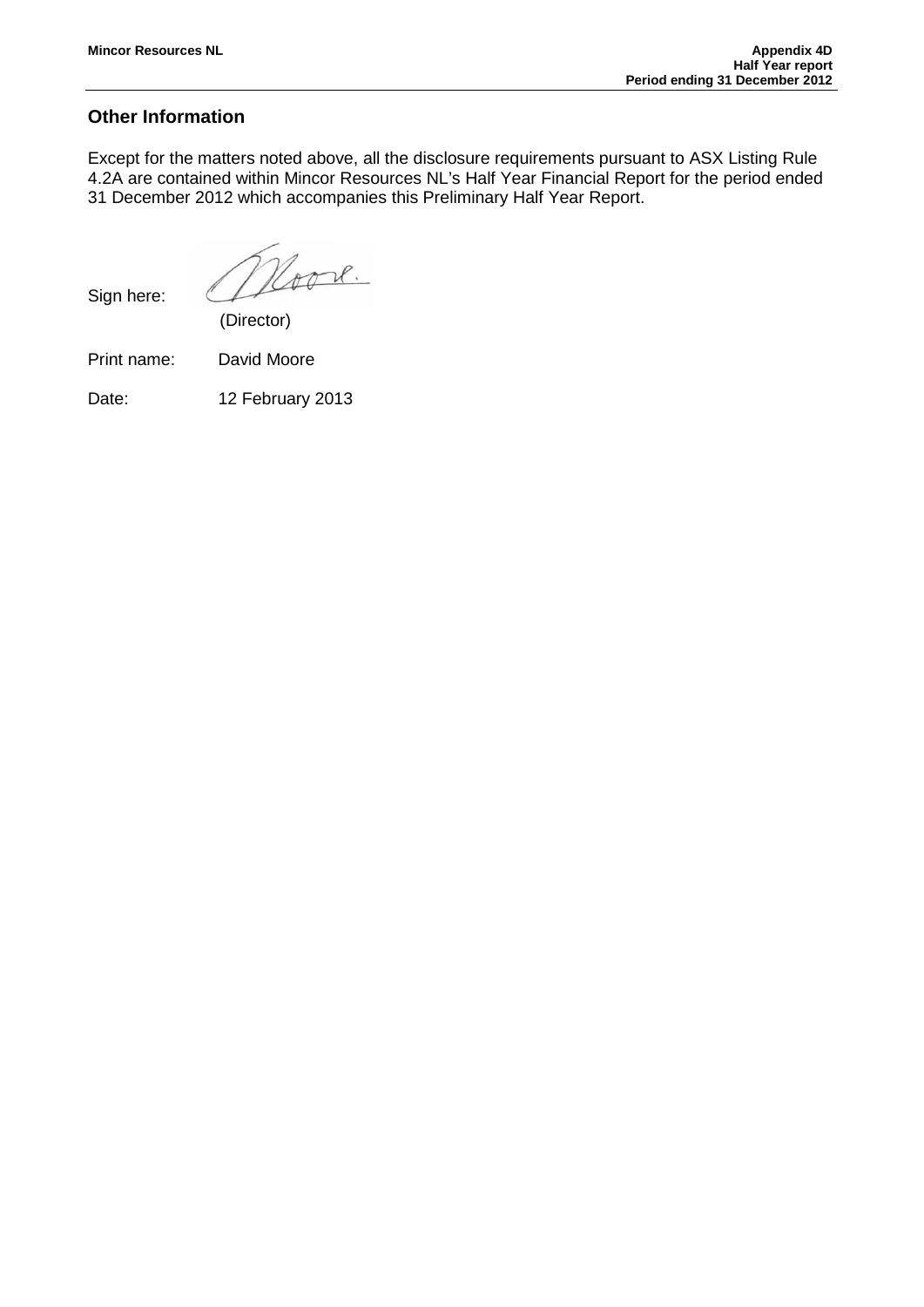

# MINCOR

# RESOURCES NL

# MINCOR RESOURCES NL

(ACN 072 745 692)

HALF-YEAR FINANCIAL REPORT 31 December 2012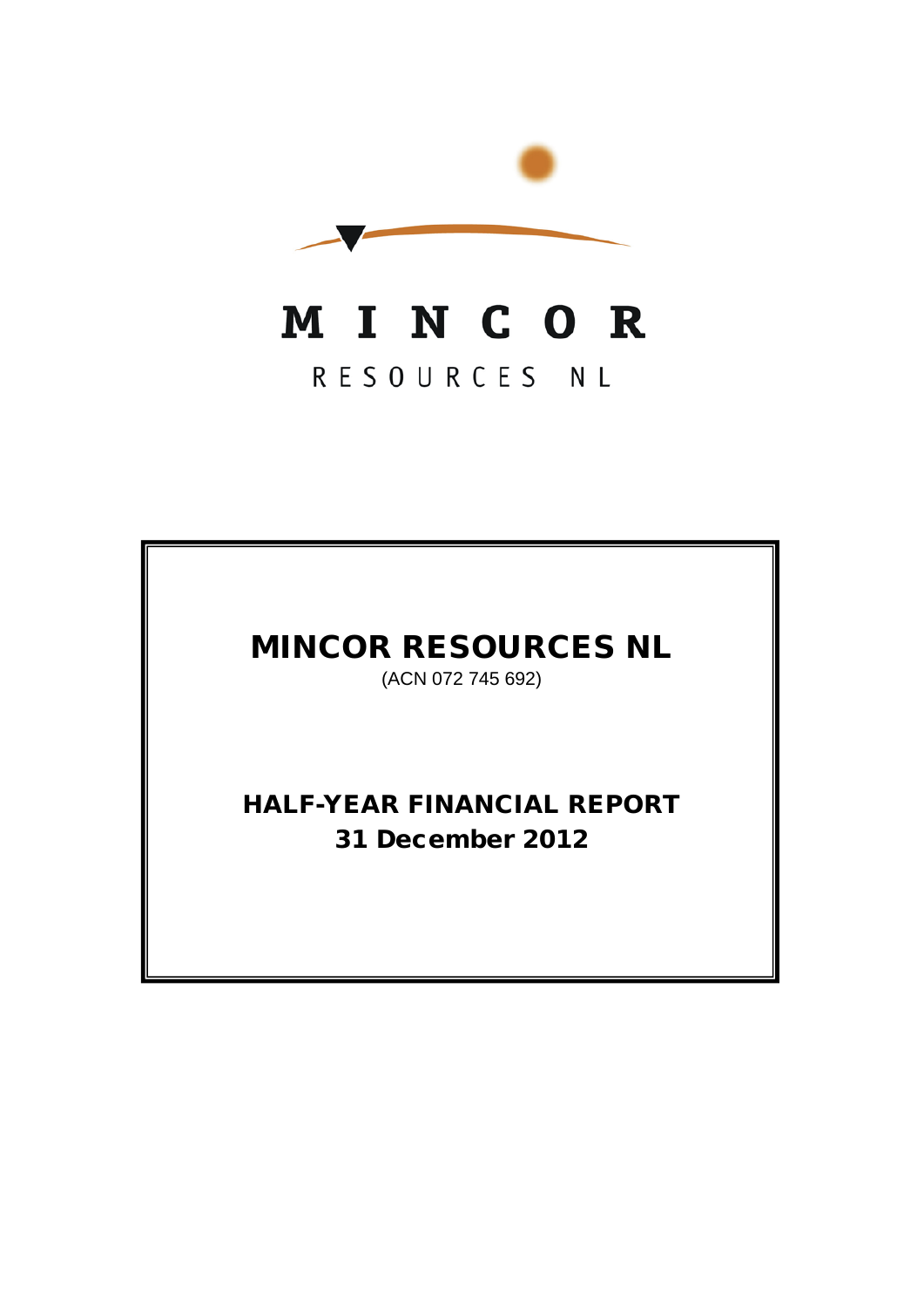## TABLE OF CONTENTS

| CONSOLIDATED STATEMENT OF COMPREHENSIVE INCOME  5 |
|---------------------------------------------------|
|                                                   |
|                                                   |
|                                                   |
| NOTES TO THE CONSOLIDATED FINANCIAL STATEMENTS  9 |
|                                                   |
|                                                   |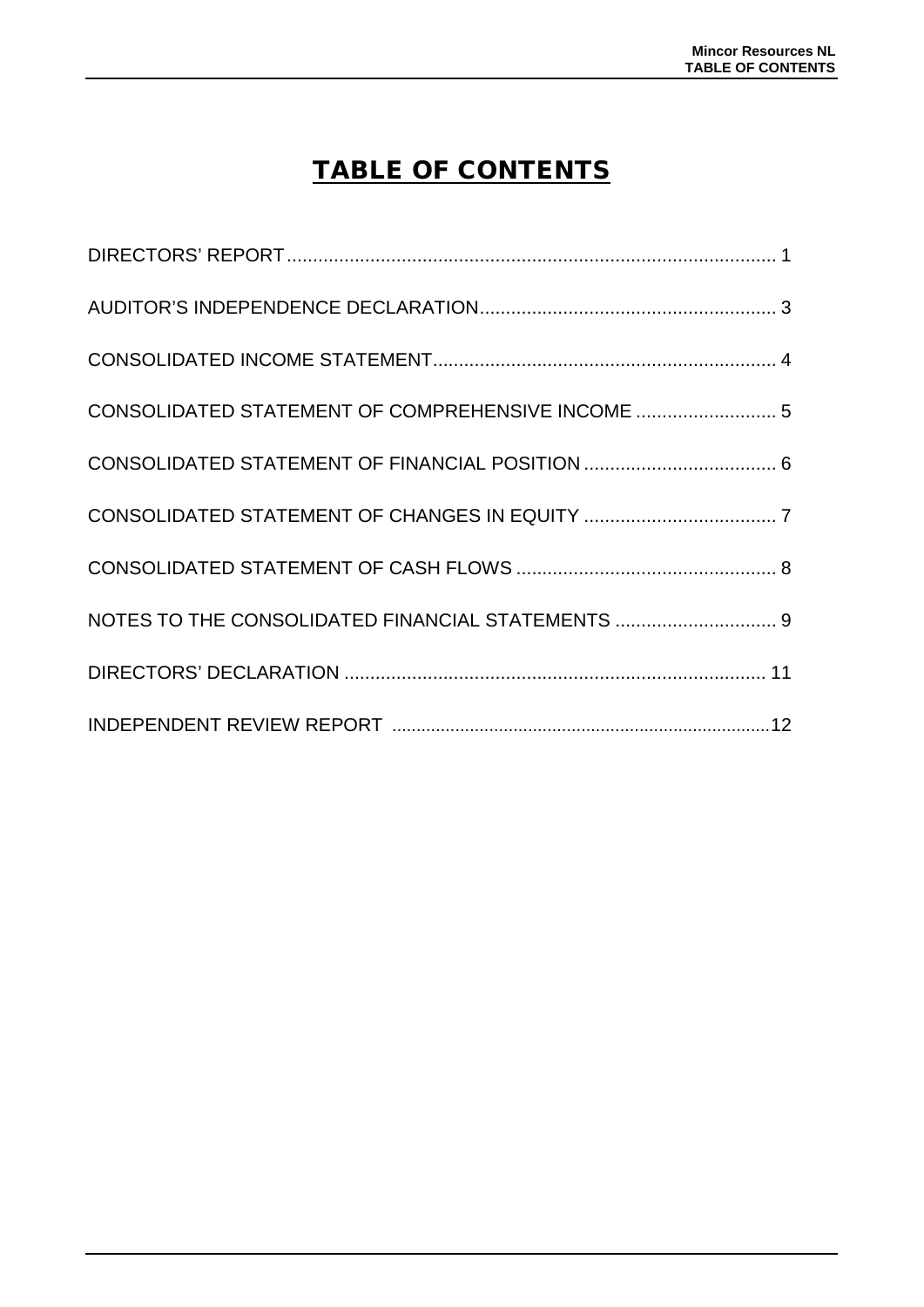## <span id="page-6-0"></span>DIRECTORS' REPORT

Your Directors present their report on the consolidated entity consisting of Mincor Resources NL and the entities it controlled at the end of, or during, the half-year ended 31 December 2012.

## **DIRECTORS**

The following persons were Directors of Mincor Resources NL ("the Company") during the whole of the half-year and up to the date of this report:

| <b>Particulars</b>                  |
|-------------------------------------|
| Non-Executive Director and Chairman |
| <b>Managing Director</b>            |
| Non-Executive Director              |
| <b>Non-Executive Director</b>       |
|                                     |

## **REVIEW OF OPERATIONS**

#### **Mining Operations**

The Company produced 5,063 tonnes of nickel in ore, 4,516 tonnes of nickel in concentrate for the half-year to 31 December 2012 (2011: 5,184 tonnes of nickel in ore, 4,632 tonnes of nickel in concentrate).

During the period, the Company's South Kambalda Operations produced 105,476 dry metric tonnes at an average nickel grade of 3.15% to produce 3,318 tonnes of nickel in ore and 2,913 tonnes of nickel in concentrate (2011: 99,061 dry metric tonnes at 3.11% for 3,084 tonnes of nickel in ore and 2,716 tonnes of nickel in concentrate).

The Company's North Kambalda Operations produced 52,387 dry metric tonnes at an average nickel grade of 3.33% for 1,745 tonnes of nickel in ore and 1,603 tonnes of nickel in concentrate (2011: 67,362 dry metric tonnes at 3.12% for 2,100 tonnes of nickel in ore and 1,915 tonnes of nickel in concentrate).

## **Exploration and Development Projects**

During the half-year the consolidated entity spent \$8.4 million on exploration activities, comprising \$2.8 million on regional exploration projects, \$2.3 million on extensional exploration activities and \$3.3 million on exploration activities in Papua New Guinea.

Exploration and development drilling continued throughout the period, with considerable success at Mariners Nickel Mine, Miitel Nickel Mine and the Cassini Nickel Prospect. The Company commenced a major drilling program at its Edie Creek project in Papua New Guinea testing for high-grade extensions to epithermal gold-silver veins. The Company has committed to an aggressive exploration program targeting nickel and other base metals on its tenements throughout Australia and in Papua New Guinea including an IP Geophysical Survey at its copper/gold Bolobip Project in Papua New Guinea.

## **Corporate Matters**

The consolidated entity generated a loss after tax of \$2.2 million (2011: profit after tax of \$0.3 million) for the half-year.

On 26 September 2012 the Company paid a fully franked annual dividend of 2.0 cents per share to shareholders, bringing the Company's total dividend payments to date to \$114.2 million.

On 12 February 2013 the Directors declared a fully franked interim dividend of 2.0 cents per share in respect of the year ending 30 June 2013.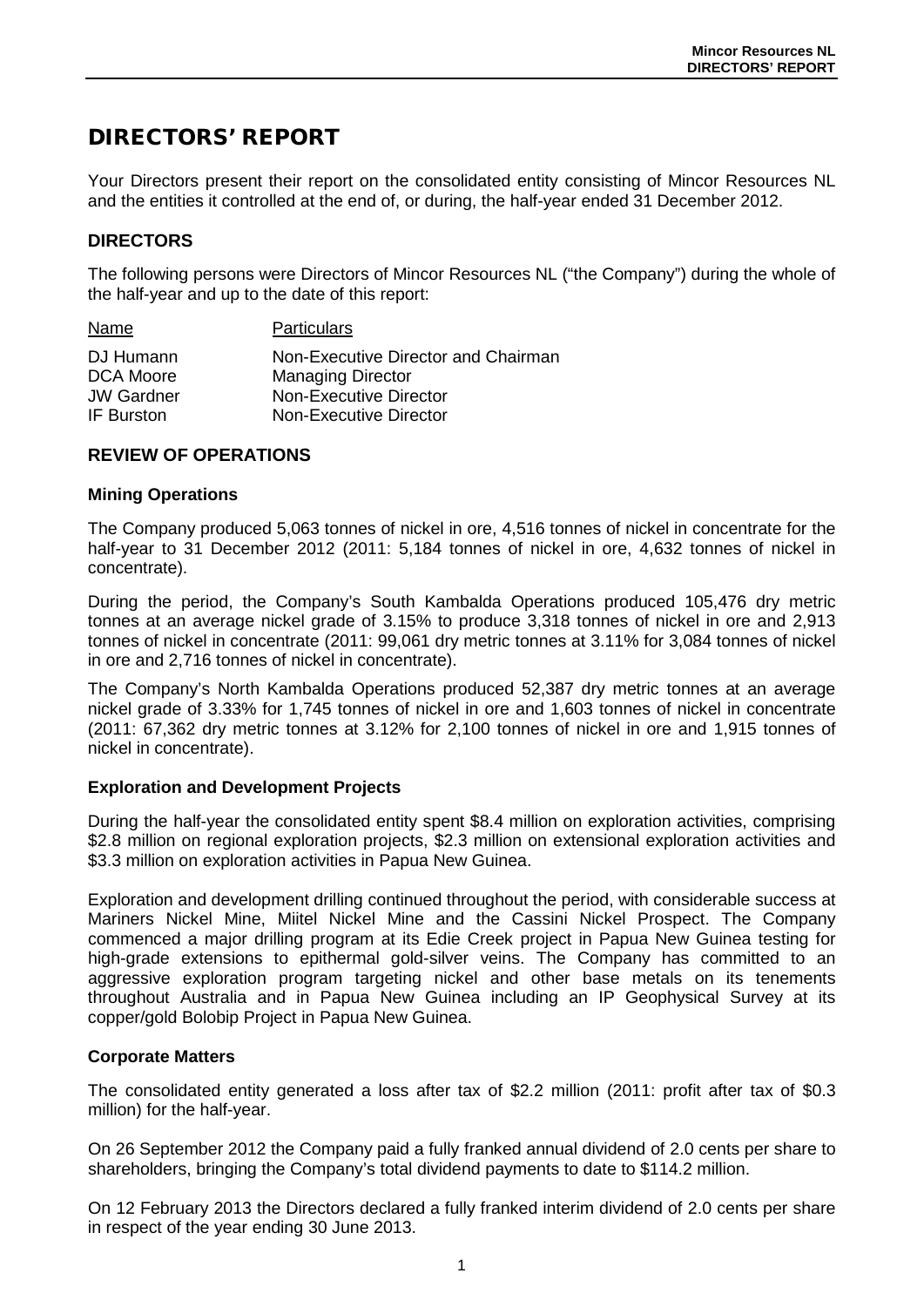## **Events Subsequent to 31 December 2012**

On 12 February 2013 the Directors declared a fully franked interim dividend of 2.0 cents per share in respect of the year ending 30 June 2013.

## **Auditor Independence Declaration**

A copy of the auditor's independence declaration as required under section 307C of the *Corporations Act 2001* is set out on page 3.

## **ROUNDING OF AMOUNTS**

The Company is of a kind referred to in Class Order 98/100 issued by the Australian Securities and Investments Commission, relating to the "rounding off" of amounts in the Directors' Report and financial report. Amounts in the Directors' Report and financial report have been rounded off to the nearest thousand dollars in accordance with that Class Order.

This report is made in accordance with a resolution of the Directors.

Noore.

**DCA Moore Director** PERTH

12 February 2013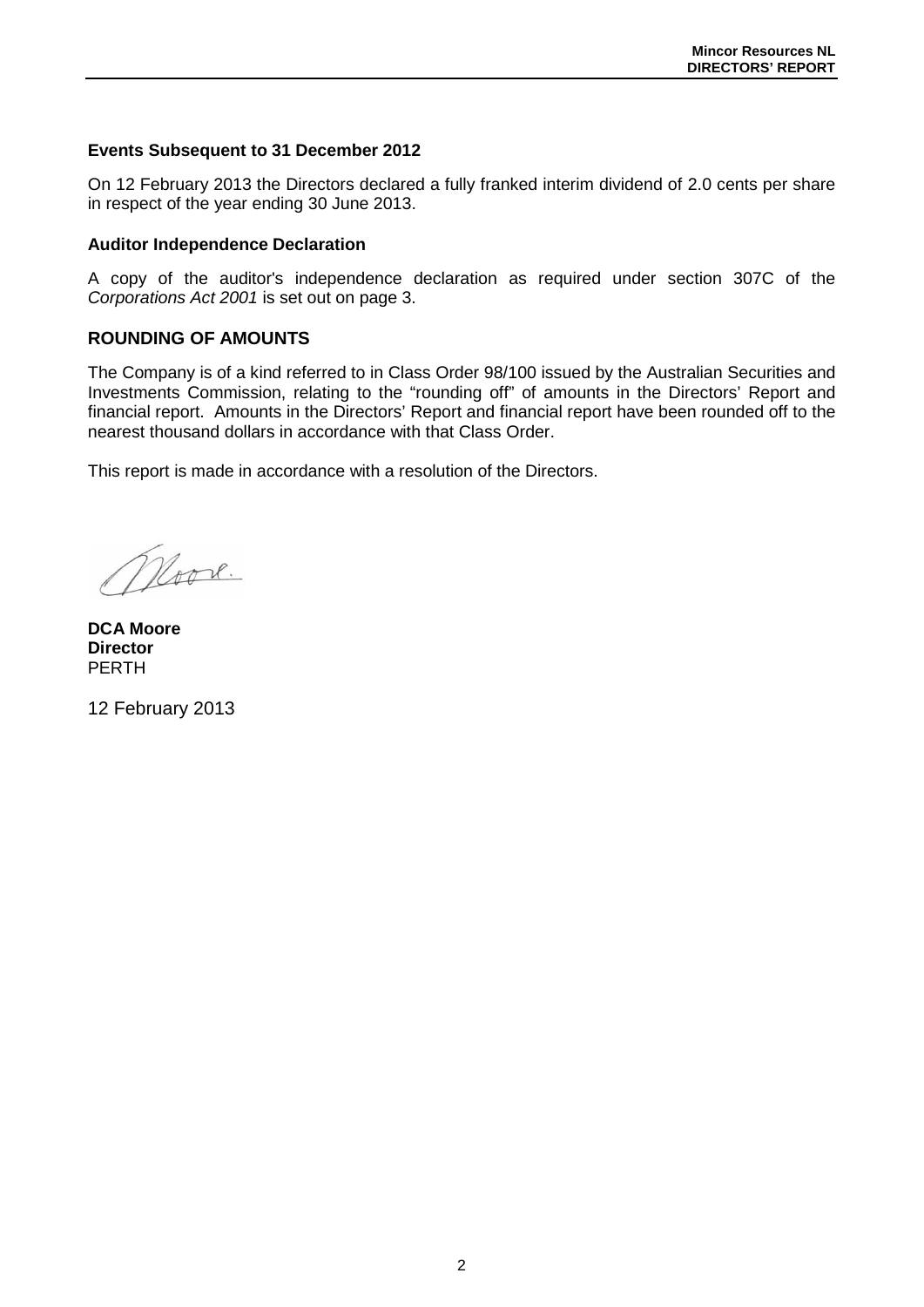

## **Auditor's Independence Declaration**

As lead auditor for the review of Mincor Resources NL for the half year ended 31 December 2012, I declare that, to the best of my knowledge and belief, there have been:

- no contraventions of the auditor independence requirements of the Corporations Act 2001 in a) relation to the review; and
- no contraventions of any applicable code of professional conduct in relation to the review.  $b)$

This declaration is in respect of Mincor Resources NL and the entities it controlled during the period.

 $rdJ-f$ 

David J Smith Partner PricewaterhouseCoopers

Perth 12 February 2013

PricewaterhouseCoopers, ABN 52 780 433 757 Brookfield Place, 125 St Georges Terrace, PERTH WA 6000, GPO Box D198, PERTH WA 6840 T: +61 8 9238 3000, F: +61 8 9238 3999, www.pwc.com.au

Liability limited by a scheme approved under Professional Standards Legislation.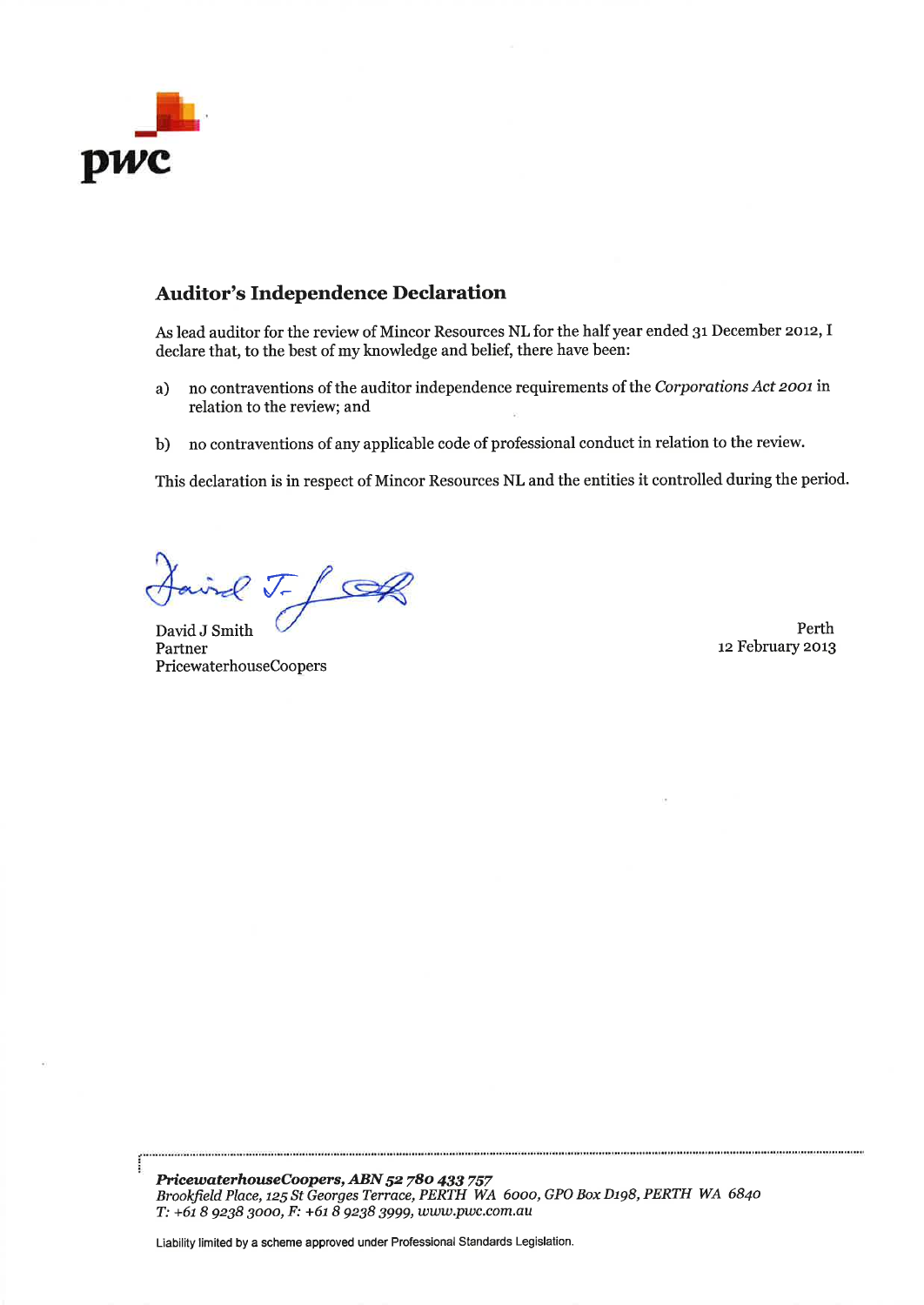## CONSOLIDATED INCOME STATEMENT For the half-year ended 31 December 2012

<span id="page-9-0"></span>

|                                                                                                                                                                                                                                                                                                                                                          | <b>CONSOLIDATED</b>                                                                                                      |                                                                                                                         |
|----------------------------------------------------------------------------------------------------------------------------------------------------------------------------------------------------------------------------------------------------------------------------------------------------------------------------------------------------------|--------------------------------------------------------------------------------------------------------------------------|-------------------------------------------------------------------------------------------------------------------------|
|                                                                                                                                                                                                                                                                                                                                                          | 31 December<br>2012<br>\$'000                                                                                            | 31 December<br>2011<br>\$'000                                                                                           |
| Revenue                                                                                                                                                                                                                                                                                                                                                  | 55,527                                                                                                                   | 62,444                                                                                                                  |
| Other income – foreign exchange gain<br>Mining contractor costs<br>Ore tolling costs<br>Utilities expense<br>Mining supplies and consumables<br>Royalty expense<br>Employee benefits expense<br>Finance costs<br>Foreign exchange loss<br>Exploration costs expensed<br>Depreciation and amortisation expense<br>Other expenses from ordinary activities | (4, 118)<br>(6, 584)<br>(2,993)<br>(3,505)<br>(1,707)<br>(12, 898)<br>(131)<br>(349)<br>(2,846)<br>(18, 242)<br>(4, 911) | 2,463<br>(8,861)<br>(6, 718)<br>(4,536)<br>(4, 379)<br>(1,939)<br>(13, 768)<br>(9)<br>(2, 199)<br>(15, 976)<br>(5, 818) |
| (Loss)/profit before income tax<br>Income tax benefit/(expense)<br>(Loss)/profit attributable to the members of Mincor Resources NL                                                                                                                                                                                                                      | (2,757)<br>545<br>(2, 212)                                                                                               | 704<br>(356)<br>348                                                                                                     |
|                                                                                                                                                                                                                                                                                                                                                          | Cents                                                                                                                    | Cents                                                                                                                   |
| (Loss)/earnings per share                                                                                                                                                                                                                                                                                                                                | (1.2)<br>(1.2)                                                                                                           | 0.2<br>0.2                                                                                                              |
| Diluted (loss)/earnings per share                                                                                                                                                                                                                                                                                                                        |                                                                                                                          |                                                                                                                         |

*The above Consolidated Income Statement should be read in conjunction with the accompanying notes.*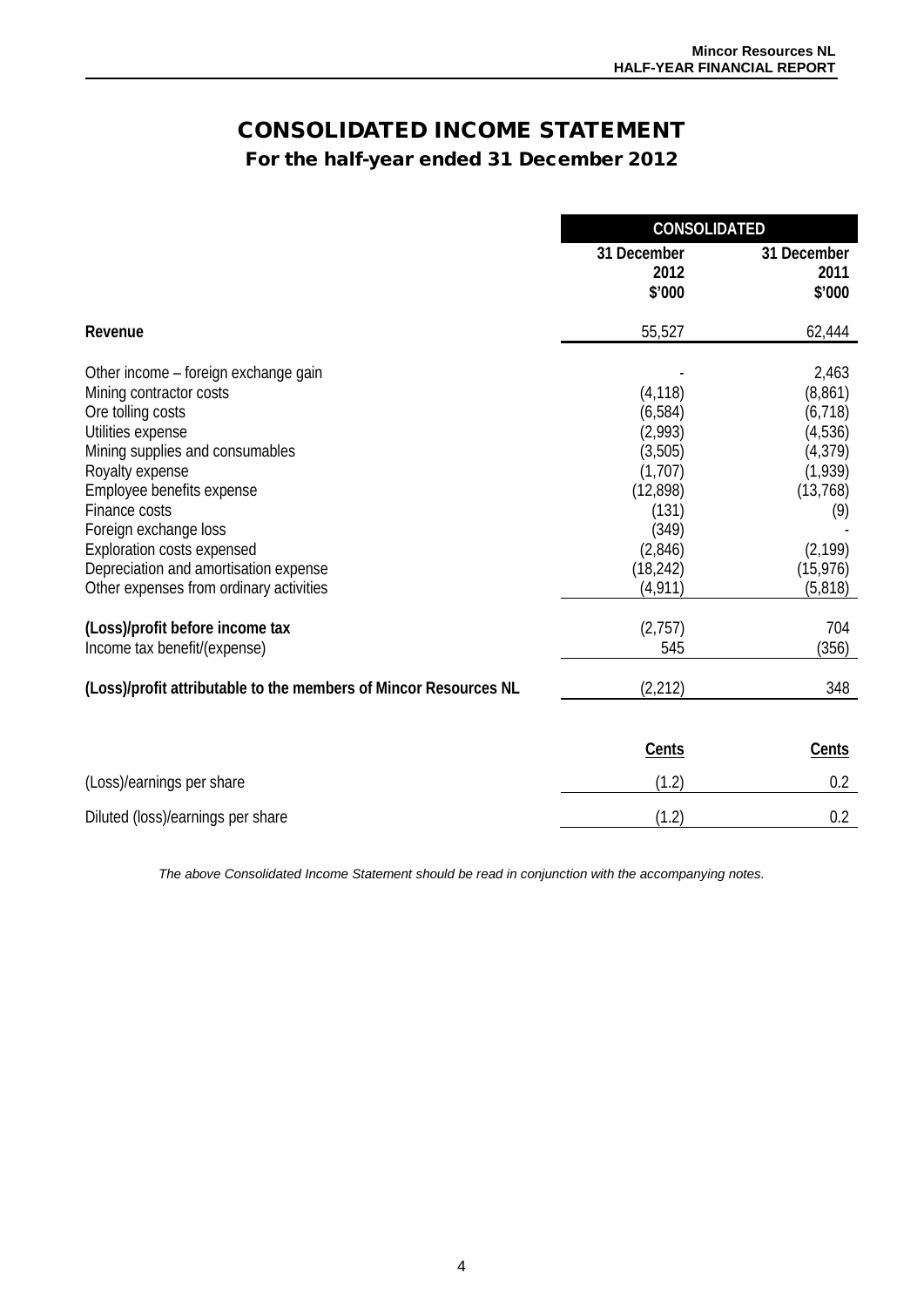## <span id="page-10-0"></span>CONSOLIDATED STATEMENT OF COMPREHENSIVE INCOME For the half-year ended 31 December 2012

|                                                                                                                                                                                                          | <b>CONSOLIDATED</b>           |                               |
|----------------------------------------------------------------------------------------------------------------------------------------------------------------------------------------------------------|-------------------------------|-------------------------------|
|                                                                                                                                                                                                          | 31 December<br>2012<br>\$'000 | 31 December<br>2011<br>\$'000 |
| (Loss)/profit for the year                                                                                                                                                                               | (2,212)                       | 348                           |
| Other Comprehensive (Loss)/ Income                                                                                                                                                                       |                               |                               |
| Items that may be reclassified to profit or loss<br>Changes in the fair value of available-for-sale financial assets<br>Changes in the fair value of cash flow hedges<br>Income tax relating these items | (5, 117)<br>1,535             | (3,361)<br>359<br>901         |
| Items that will not be reclassified to profit or loss<br>Changes in the fair value of other financial assets at fair value<br>through other comprehensive income<br>Income tax relating these items      | 661<br>(198)                  |                               |
| Other comprehensive (loss) for the half year, net of tax                                                                                                                                                 | (3, 119)                      | (2,101)                       |
| Total comprehensive (loss) for the period attributable to the<br>members of Mincor Resources NL                                                                                                          | (5, 331)                      | (1, 753)                      |

*The above Consolidated Statement of Comprehensive Income should be read in conjunction with the accompanying notes.*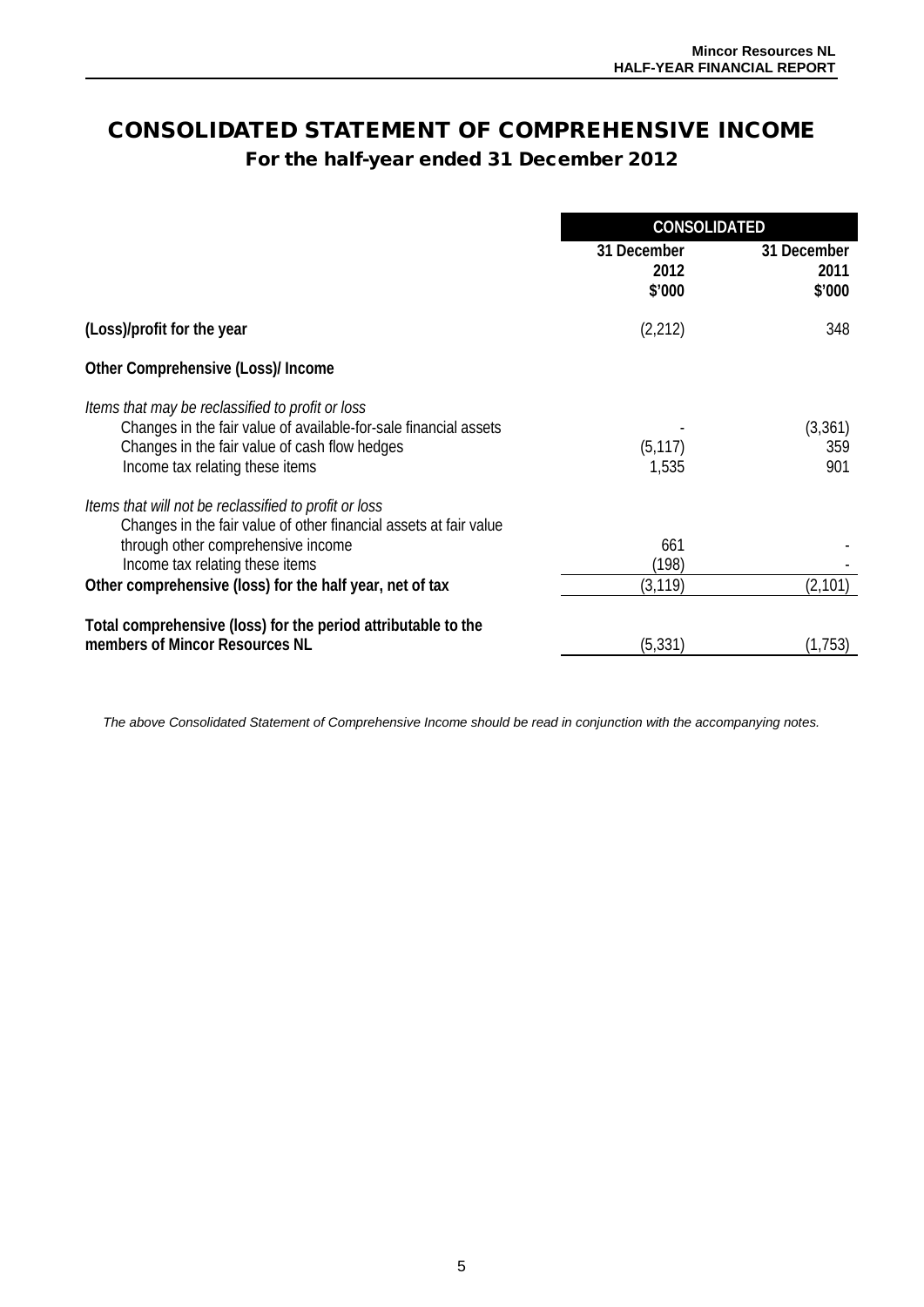## <span id="page-11-0"></span>CONSOLIDATED STATEMENT OF FINANCIAL POSITION As at 31 December 2012

|                                                                         | <b>CONSOLIDATED</b> |         |
|-------------------------------------------------------------------------|---------------------|---------|
|                                                                         | 31 December         | 30 June |
|                                                                         | 2012                | 2012    |
|                                                                         | \$'000              | \$'000  |
| <b>Current Assets</b><br>Cash at bank and in hand                       | 49,788              | 75,898  |
| Term deposits                                                           | 20,165              |         |
| Trade and other receivables                                             | 19,937              | 16,397  |
| Inventory                                                               | 4,007               | 3,926   |
| Current tax asset                                                       |                     | 1,042   |
| Derivative financial instruments                                        | 3,007               | 8,509   |
| <b>Total Current Assets</b>                                             | 96,904              | 105,772 |
| <b>Non-Current Assets</b>                                               |                     |         |
| Other financial assets at fair value through other comprehensive income | 3,070               | 1,954   |
| Property, plant and equipment                                           | 47,676              | 53,515  |
| Exploration, evaluation and development expenditure                     | 21,723              | 18,415  |
| <b>Total Non-Current Assets</b>                                         | 72,469              | 73,884  |
| <b>TOTAL ASSETS</b>                                                     | 169,373             | 179,656 |
| <b>Current Liabilities</b>                                              |                     |         |
| Payables                                                                | 16,029              | 14,387  |
| Provisions                                                              | 3,521               | 3,605   |
| <b>Total Current Liabilities</b>                                        | 19,550              | 17,992  |
| <b>Non-Current Liabilities</b>                                          |                     |         |
| Provisions                                                              | 5,691               | 5,658   |
| Deferred tax liabilities                                                | 3,374               | 6,298   |
| <b>Total Non-Current Liabilities</b>                                    | 9,065               | 11,956  |
| <b>TOTAL LIABILITIES</b>                                                | 28,615              | 29,948  |
| <b>NET ASSETS</b>                                                       | 140,758             | 149,708 |
| Equity                                                                  |                     |         |
| Contributed equity                                                      | 23,663              | 23,663  |
| <b>Reserves</b>                                                         | 1,958               | 4,933   |
| Retained profits                                                        | 115,137             | 121,112 |
| <b>TOTAL EQUITY</b>                                                     | 140,758             | 149,708 |

*The above Consolidated Statement of Financial Position should be read in conjunction with the accompanying notes.*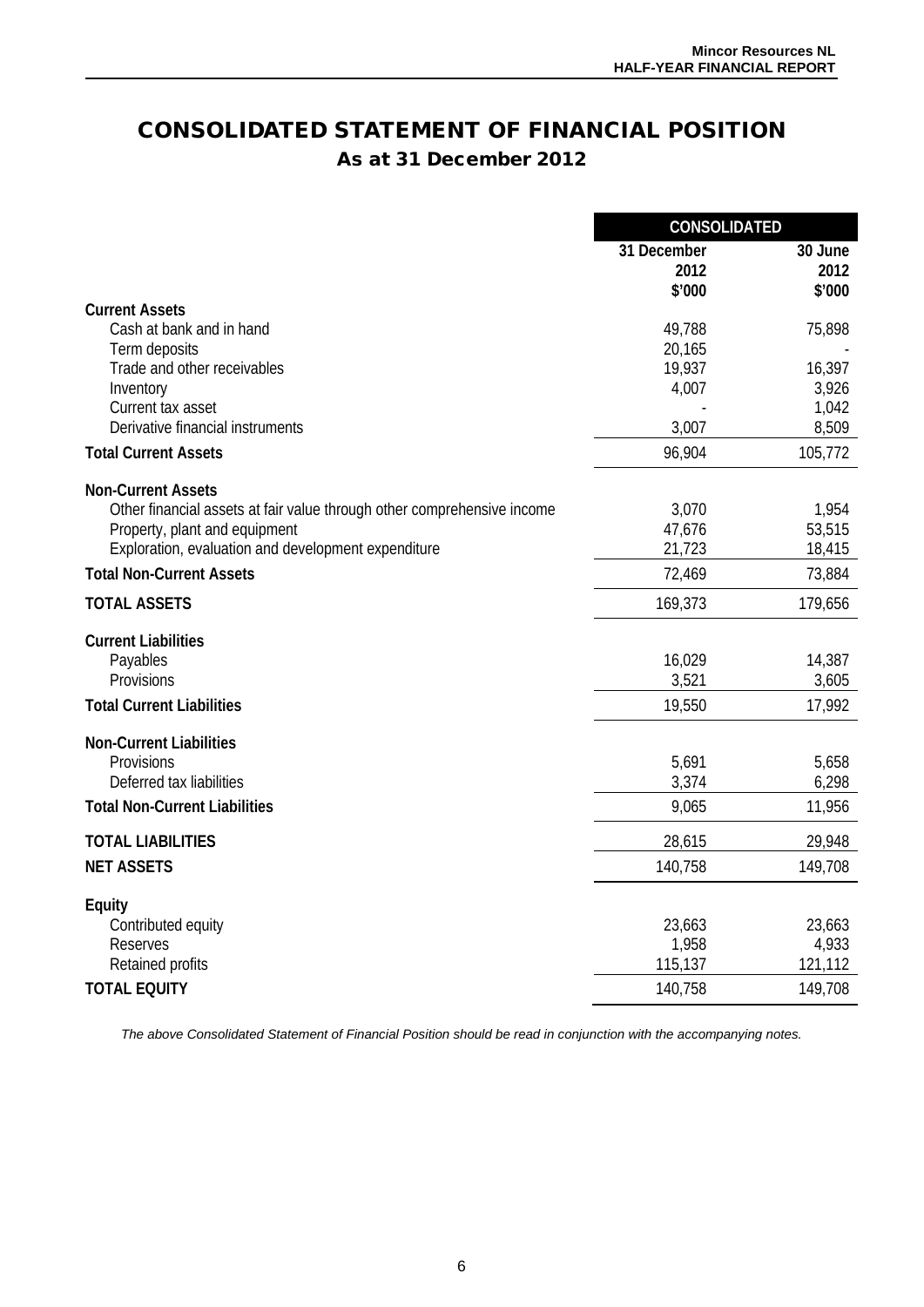## <span id="page-12-0"></span>CONSOLIDATED STATEMENT OF CHANGES IN EQUITY For the half-year ended 31 December 2012

|                                                                          | <b>Notes</b> | Contributed<br>equity | <b>Reserves</b> | Retained<br>profits | <b>Total</b>    |
|--------------------------------------------------------------------------|--------------|-----------------------|-----------------|---------------------|-----------------|
|                                                                          |              | \$'000                | \$'000          | \$'000              | \$'000          |
| Balance at 1 July 2011                                                   |              | 32,753                | 9,370           | 128,724             | 170,847         |
| Profit for the half-year<br>Other comprehensive (loss) for the half-year |              |                       | (2, 101)        | 348                 | 348<br>(2, 101) |
| Total comprehensive (loss) for the half-year                             |              |                       | (2, 101)        | 348                 | (1, 753)        |
| Transactions with owners in their capacity as owners:                    |              |                       |                 |                     |                 |
| Buy-back of shares, net of tax                                           |              | (3,868)               |                 |                     | (3,868)         |
| Dividends provided for or paid                                           |              |                       |                 | (3,959)             | (3,959)         |
| Employee share options                                                   |              |                       | 874             |                     | 874             |
|                                                                          |              | (3,868)               | 874             | (3,959)             | (6,953)         |
| Balance at 31 December 2011                                              |              | 28,885                | 8,143           | 125,113             | 162,141         |
|                                                                          |              |                       |                 |                     |                 |
| Balance at 1 July 2012                                                   |              | 23,663                | 4,933           | 121,112             | 149,708         |
| (Loss) for the half-year                                                 |              |                       |                 | (2, 212)            | (2, 212)        |
| Other comprehensive (loss) for the half-year                             |              |                       | (3, 119)        |                     | (3, 119)        |
| Total comprehensive (loss) for the half-year                             |              |                       | (3, 119)        | (2, 212)            | (5, 331)        |
| Transactions with owners in their capacity as owners:                    |              |                       |                 |                     |                 |
| Dividends provided for or paid                                           |              |                       |                 | (3,763)             | (3, 763)        |
| Employee share options                                                   |              |                       | 144             |                     | 144             |
|                                                                          |              |                       | 144             | (3,763)             | (3,619)         |
| Balance at 31 December 2012                                              |              | 23,663                | 1,958           | 115,137             | 140,758         |

*The above Consolidated Statement of Changes in Equity should be read in conjunction with the accompanying notes.*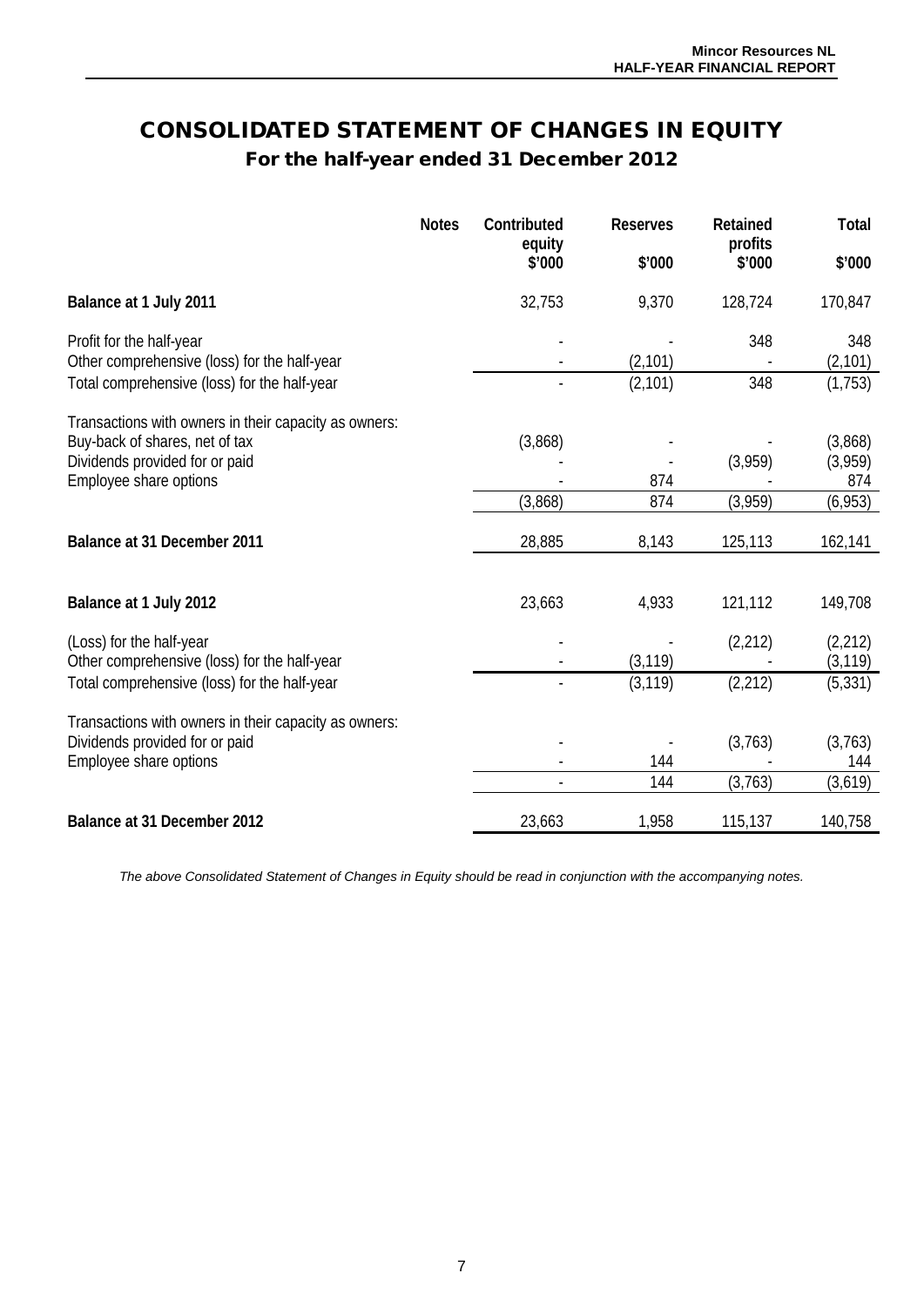## CONSOLIDATED STATEMENT OF CASH FLOWS For the half-year ended 31 December 2012

<span id="page-13-0"></span>

|                                                                                                      |              | <b>CONSOLIDATED</b>           |                               |
|------------------------------------------------------------------------------------------------------|--------------|-------------------------------|-------------------------------|
|                                                                                                      | <b>Notes</b> | 31 December<br>2012<br>\$'000 | 31 December<br>2011<br>\$'000 |
| <b>Cash Flows from Operating Activities</b>                                                          |              |                               |                               |
| Receipts from customers (inclusive of GST)<br>Payments to suppliers and employees (inclusive of GST) |              | 56,312<br>(40, 380)           | 70,788<br>(55, 996)           |
|                                                                                                      |              | 15,932                        | 14,792                        |
| Interest received                                                                                    |              | 593                           | 1,177                         |
| Other revenue                                                                                        |              | 153                           | 490                           |
| Income tax received                                                                                  |              |                               | 972                           |
| Net Cash Inflow from Operating Activities                                                            |              | 16,678                        | 17,431                        |
| <b>Cash Flows from Investing Activities</b>                                                          |              |                               |                               |
| Payment for available-for-sale financial assets                                                      |              |                               | (5,000)                       |
| Payments for other financial assets at fair value through                                            |              |                               |                               |
| other comprehensive income<br>Payments for property, plant and equipment                             |              | (454)<br>(12, 767)            | (11, 522)                     |
| Payments for exploration, evaluation and development                                                 |              |                               |                               |
| expenditure                                                                                          |              | (5, 720)                      | (5, 312)                      |
| Repayment of loans<br>Proceeds from sale of property, plant and equipment                            |              | 81                            | 24                            |
| Net Cash Outflow from Investing Activities                                                           |              | (18, 860)                     | (21, 810)                     |
|                                                                                                      |              |                               |                               |
| <b>Cash Flows from Financing Activities</b>                                                          |              |                               |                               |
| Payments for shares bought back                                                                      |              |                               | (3,868)                       |
| Dividends paid                                                                                       |              | (3,763)                       | (3,959)                       |
| Net Cash Outflow from Financing Activities                                                           |              | (3,763)                       | (7, 827)                      |
| Net Decrease in Cash and Cash Equivalents                                                            |              | (5, 945)                      | (12, 206)                     |
| Cash and Cash Equivalents at the Beginning of the Half-Year                                          |              | 75,898                        | 87,342                        |
| Cash and Cash Equivalents at the End of the Half-Year                                                | 6            | 69,953                        | 75,136                        |

*The above Consolidated Statement of Cash Flows should be read in conjunction with the accompanying notes.*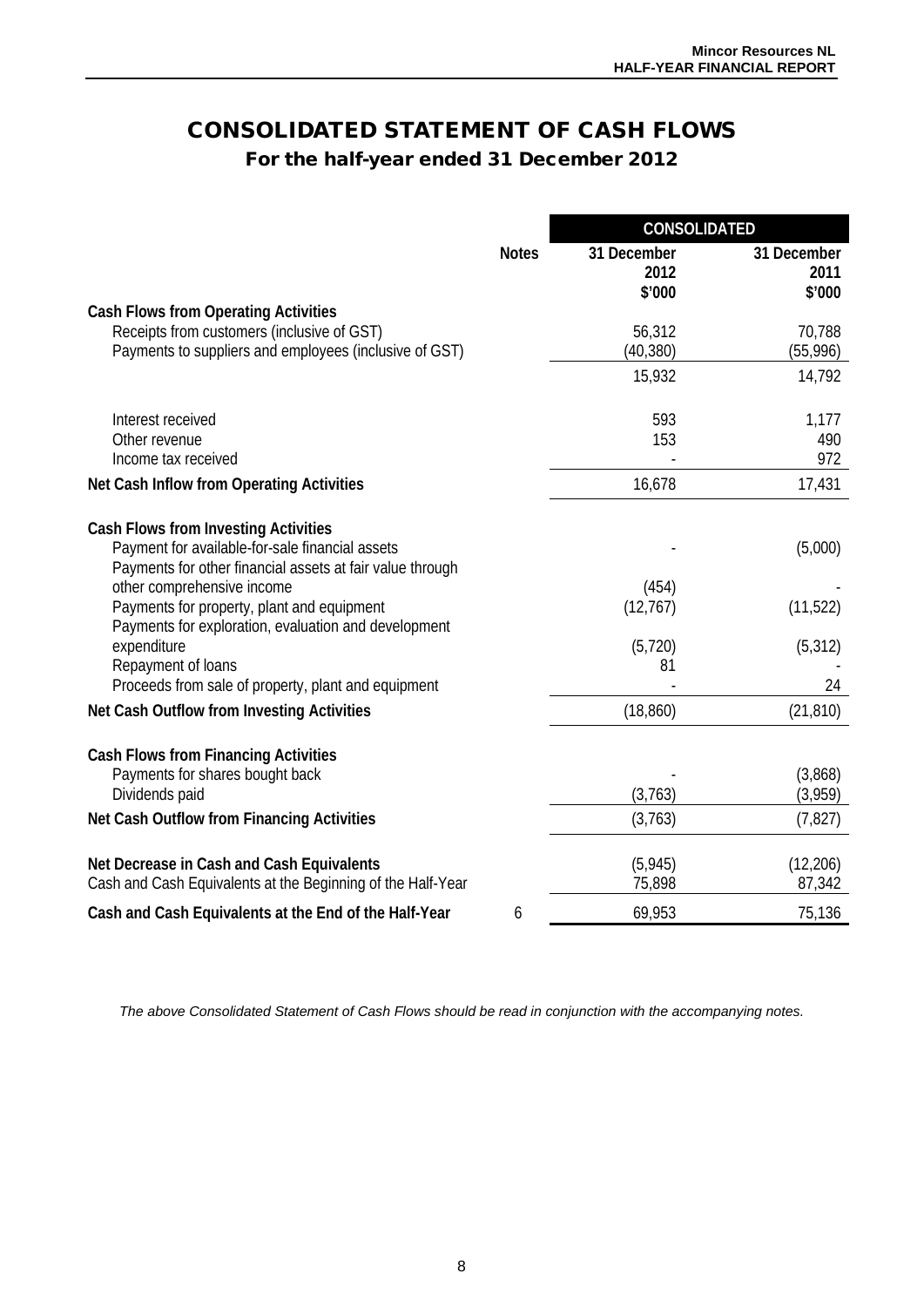## <span id="page-14-0"></span>NOTES TO THE CONSOLIDATED FINANCIAL STATEMENTS For the half-year ended 31 December 2012

## **NOTE 1 Summary of significant accounting policies**

This condensed consolidated interim financial report for the half-year reporting period ended 31 December 2012 has been prepared in accordance with Accounting Standard AASB 134: *Interim Financial Reporting* and the *Corporations Act 2001*.

This condensed consolidated financial report does not include all the notes of the type normally included in an annual financial report. Accordingly, this report is to be read in conjunction with the annual report for the year ended 30 June 2012 and any public announcements made by Mincor Resources NL during the interim reporting period in accordance with the continuous disclosure requirements of the *Corporations Act 2001*.

The accounting policies adopted are consistent with those of the previous financial year end and corresponding interim reporting period, except as set out below.

## **Early adoption of standards**

The consolidated entity has elected to apply Phase 1 of AASB 9 *Financial Instruments* (as issued in December 2009), AASB 2009-11 *Amendments to Australian Accounting Standards arising from AASB 9,* and AASB 2010-7 *Amendments to Australian Accounting Standards arising from AASB 9 (December 2010)* from 1 July 2011 because the new accounting policies provide more reliable and relevant information for users to assess the amounts, timing and uncertainty of future cash flows. In accordance with the transitional provisions of AASB 9, comparative figures have not been restated.

## **NOTE 2 Segment information**

## **Description of segments**

The Company has one reportable operating segment being nickel mining operations.

In determining operating segments the Company has had regard to the information and reports the chief operating decision maker uses to make strategic decisions regarding resources. The Managing Director (MD) is considered to be the chief operating decision maker and is empowered by the Board of Directors to allocate resources and assess the performance of the Company. The MD assesses and reviews the business using a total Group nickel business approach and utilises an executive team consisting of the General Manager - Operations, Chief Financial Officer, General Manager – Corporate Development and Exploration Manager to assist with this function. The MD assesses the performance of the operating segment based on a measure of net profit after tax.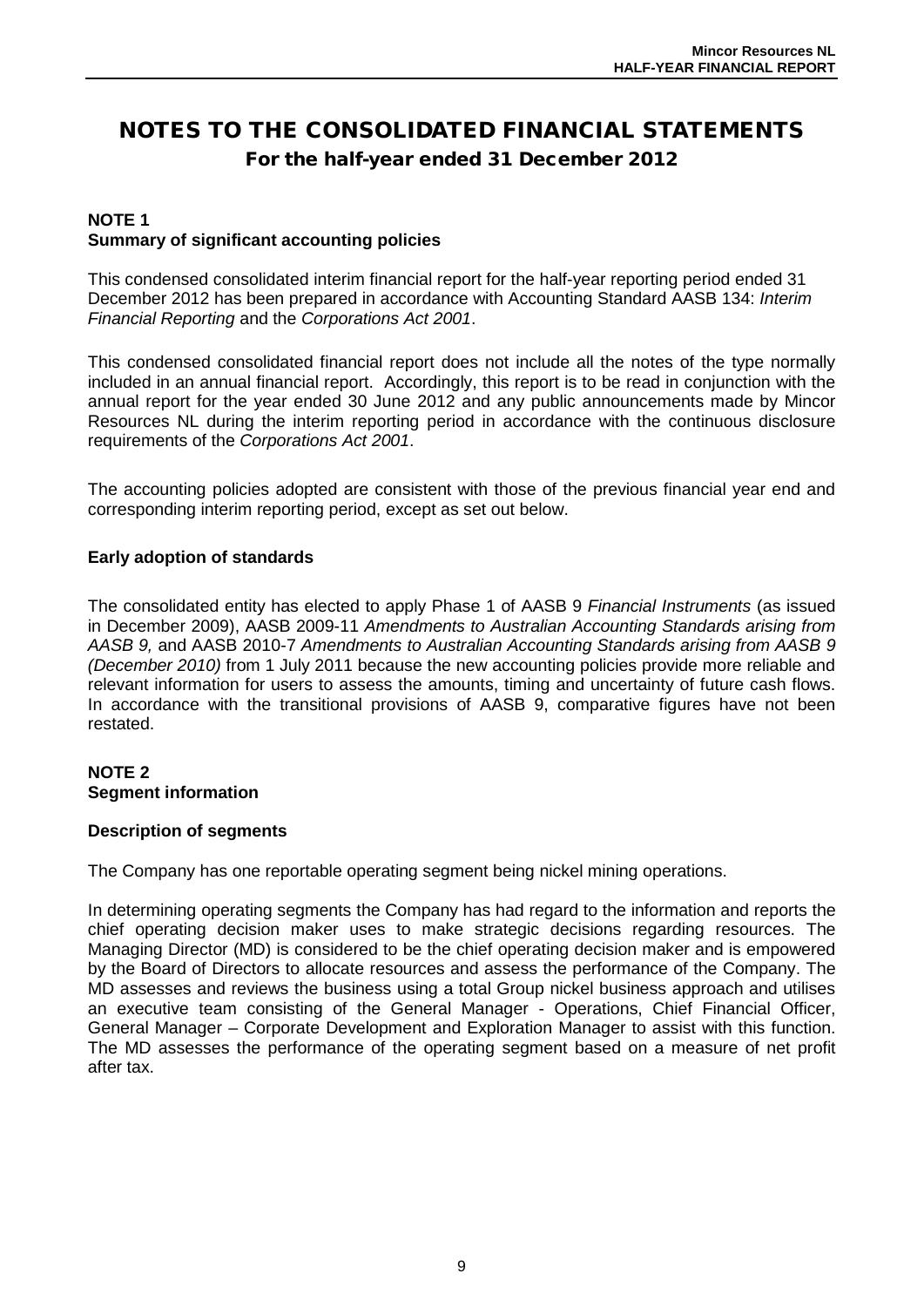## **NOTE 3 Dividends**

|                                                                                                                                                                                                             | <b>CONSOLIDATED</b>        |                            |
|-------------------------------------------------------------------------------------------------------------------------------------------------------------------------------------------------------------|----------------------------|----------------------------|
|                                                                                                                                                                                                             | 31 December 2012<br>\$'000 | 31 December 2011<br>\$'000 |
| Dividends provided for or paid during the half-year                                                                                                                                                         | 3,763                      | 3,959                      |
| Dividends not recognised at the end of the half-year<br>Since the end of the half-year the Directors declared a fully franked interim<br>dividend of 2 cents (2011: 2 cents) per fully paid ordinary share. |                            |                            |
| Interim dividend expected to be paid out of retained profits at the end of<br>the half-year, but not recognised as a liability                                                                              | 3,764                      | 3,917                      |

## **NOTE 4 Contingent Liabilities**

There has been no change in contingent liabilities since the last annual reporting date.

## **NOTE 5 Events Subsequent to Reporting Date**

On 12 February 2013 the Directors declared a fully franked interim dividend of 2.0 cents per share in respect of the year ending 30 June 2013.

## **NOTE 6**

## **Reconciliation of Cash at the end of the Half-Year**

|                                           | 31 December 2012 31 December 2011<br>\$'000 | \$'000 |
|-------------------------------------------|---------------------------------------------|--------|
| Cash at bank and in hand<br>Term deposits | 49,788<br>20,165                            | 75,136 |
| Balance per statement of cash flows       | 69,953                                      | 75,136 |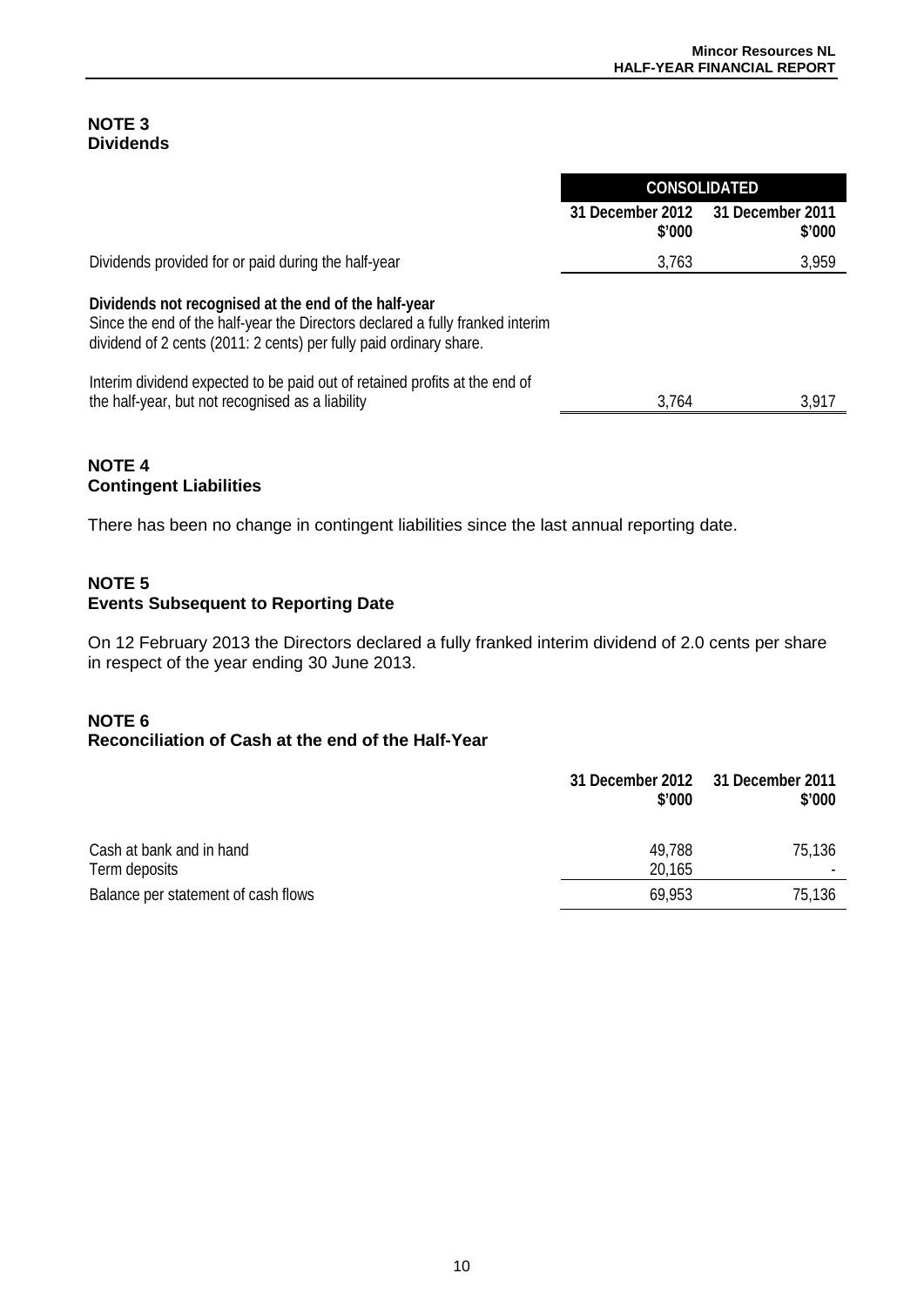## DIRECTORS' DECLARATION

In the Directors' opinion:

- (a) the financial statements and notes set out on pages 4 to 10 are in accordance with the *Corporations Act 2001*, including:
	- (i) complying with Accounting Standards, the *Corporations Regulations 2001* and other mandatory professional reporting requirements; and
	- (ii) giving a true and fair view of the consolidated entity's financial position as at 31 December 2012 and of its performance for the half-year ended on that date; and
- (b) there are reasonable grounds to believe that Mincor Resources NL will be able to pay its debts as and when they become due and payable.

This declaration is made in accordance with a resolution of the Directors.

Noove.

**DCA Moore Director**

PERTH

12 February 2013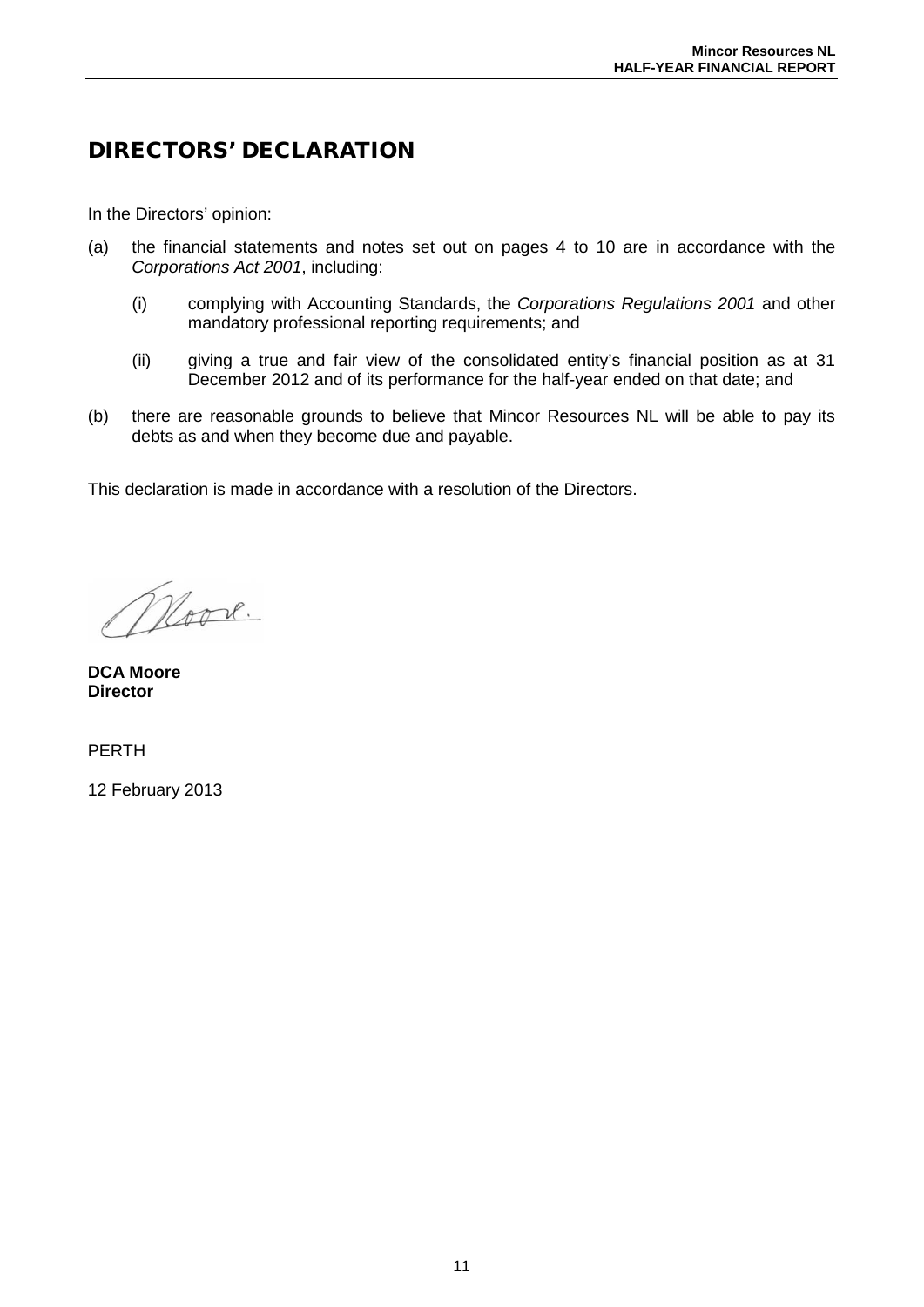

## Independent auditor's review report to the members of **Mincor Resources NL**

#### **Report on the Half-Year Financial Report**

We have reviewed the accompanying half-year financial report of Mincor Resources NL, which comprises the statement of financial position as at 31 December 2012, and the income statement, the statement of comprehensive income, statement of changes in equity and statement of cash flows for the half-year ended on that date, selected explanatory notes and the directors' declaration for Mincor Resources NL (the consolidated entity). The consolidated entity comprises both Mincor Resources NL (the company) and the entities it controlled during that half-year.

#### Directors' responsibility for the half-year financial report

The directors of the company are responsible for the preparation of the half-year financial report that gives a true and fair view in accordance with Australian Accounting Standards (including the Australian Accounting Interpretations) and the Corporations Act 2001 and for such internal control as the directors determine is necessary to enable the preparation of the half-year financial report that is free from material misstatement whether due to fraud or error.

#### Auditor's responsibility

Our responsibility is to express a conclusion on the half-year financial report based on our review. We conducted our review in accordance with Auditing Standard on Review Engagements ASRE 2410 Review of a Financial Report Performed by the Independent Auditor of the Entity, in order to state whether, on the basis of the procedures described, we have become aware of any matter that makes us believe that the financial report is not in accordance with the Corporations Act 2001 including: giving a true and fair view of the consolidated entity's financial position as at 31 December 2012 and its performance for the half-year ended on that date; and complying with Accounting Standard AASB 134 Interim Financial Reporting and the Corporations Regulations 2001. As the auditor of Mincor Resources NL, ASRE 2410 requires that we comply with the ethical requirements relevant to the audit of the annual financial report.

A review of a half-year financial report consists of making enquiries, primarily of persons responsible for financial and accounting matters, and applying analytical and other review procedures. A review is substantially less in scope than an audit conducted in accordance with Australian Auditing Standards and consequently does not enable us to obtain assurance that we would become aware of all significant matters that might be identified in an audit. Accordingly, we do not express an audit opinion.

#### Independence

In conducting our review, we have complied with the independence requirements of the Corporations Act 2001.

PricewaterhouseCoopers, ABN 52 780 433 757 Brookfield Place, 125 St Georges Terrace, PERTH WA 6000, GPO Box D198, PERTH WA 6840 T: +61 8 9238 3000, F: +61 8 9238 3999, www.pwc.com.au

Liability limited by a scheme approved under Professional Standards Legislation.